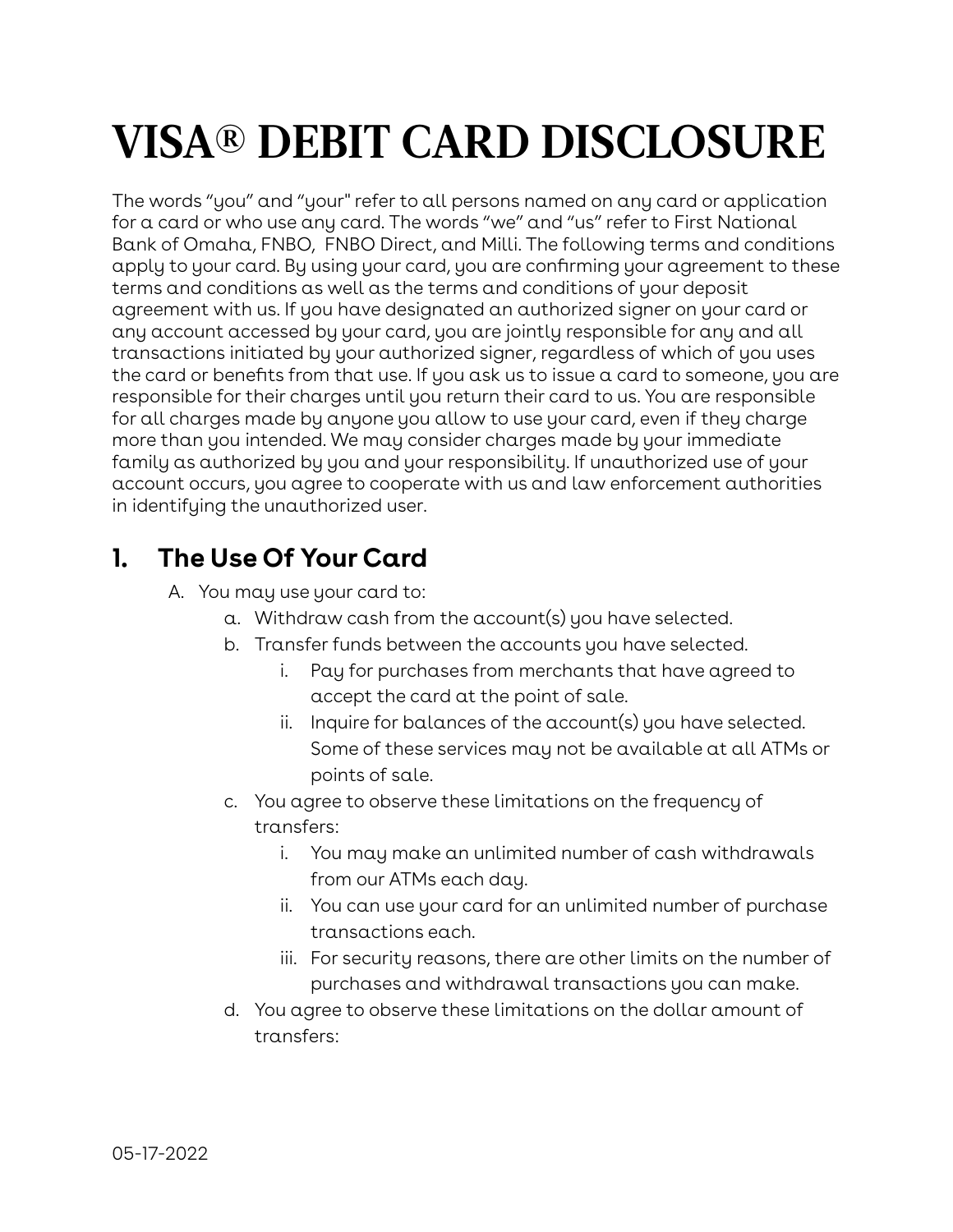- i. You may withdraw up to \$1,000 each day with your Visa Debit Card. Amounts authorized will not, however, exceed your available balance.
- ii. You may buy goods and services up to \$5,000 each day with your Visa Debit Card; Amounts authorized will not, however, exceed your available balance.
- e. You agree not to use your card to engage in illegal activity.
- f. If you have told us in advance to make regular payments using your card, you can stop any of these payments. Call us at [800-733-4015](tel:800-733-4015), or write us at: First National Bank of Omaha, 1620 Dodge Street Stop 3221, Omaha, NE 68197- 3095 in time for us to receive your request 3 business days or more before the payment is scheduled to be made. If you call, we may also require you to put your request in writing and get it to us within 14 days after you call. If you order us to stop one of these payments 3 business days or more before the transfer is scheduled, and we do not do so, we will be liable for your losses or damages. If these regular payments may vary in amount, the person you are going to pay will tell you, 10 days before each payment, when it will be made and how much it will be.
- g. Please note that if we authorize a withdrawal or transfer from your account, we may debit or place a hold on your account for the amount authorized. We may do this at the time of the authorization or later. You agree not to request transfers or withdrawals with your card if there are not sufficient funds available in your relevant account. If we nonetheless authorize such a transfer or withdrawal, you agree to immediately reimburse us.

### **2. Documentation of Transfers.**

- A. You can get a receipt at the time you make any transfer to or from your account using one of our ATMs or at a point of sale.
- B. You will get a monthly account statement unless there are no transfers in a particular month. In any case you will get a statement at least quarterly.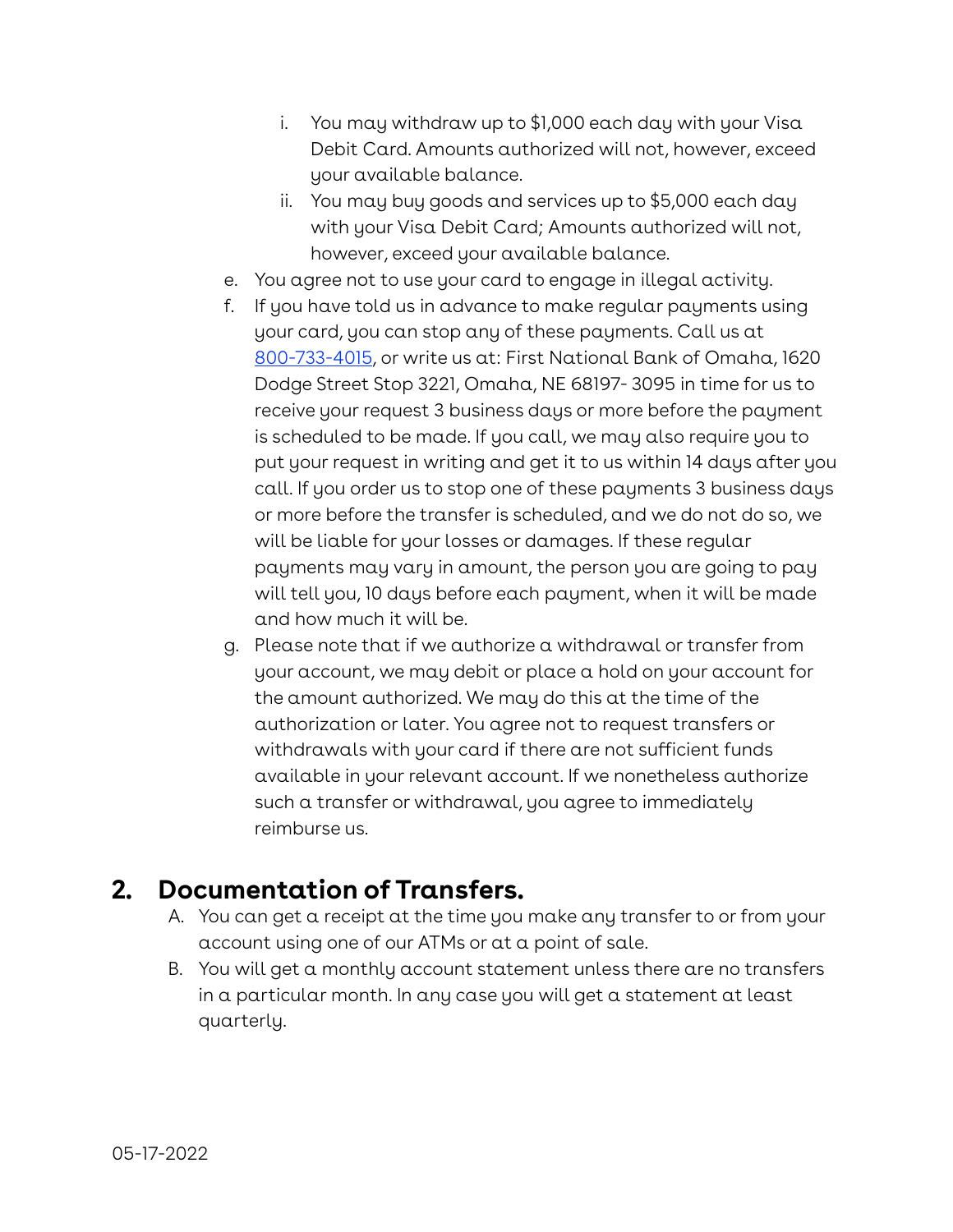## **3. Liability for Failure to Make Transfers.**

If we do not complete a transfer to or from your account on time or in the correct amount according to our agreement with you, we will be liable for your losses or damages. However, there are some exceptions. For instance, we are not liable: (1) if, through no fault of ours, you don't have sufficient funds in your account to make the transfer; (2) if the ATM where you are making the transfer does not have enough cash; (3) the funds are subject to legal process or other encumbrance restricting a transfer; (4) if there is a technical malfunction which is known to you at the time you attempt to initiate the transfer or, in the case of a recurring transfer, at the time the transfer should have occurred; (5) if circumstances beyond our control (such as a fire, flood, power outage or communications or computer system failure) prevent the transfer, despite reasonable precautions that we take. In no event are we liable for more than actual damages proved if any failure of ours was unintentional, and resulted from a bona fide error, notwithstanding the maintenance of procedures reasonably adopted to avoid such an error. This does not mean that we accept liability for other circumstances resulting in transfers not being made or completed on time. For example, we are not responsible for delayed or failed transfers if: (1) you fail to use your card properly in accordance with your agreement and any instructions we supply; (2) you exceed applicable restrictions on the number, amount or frequency of transfers; (3) transaction information is lost or delayed in transmission; (4) a bona fide security consideration causes us not to make the transfer, we have reason to believe a transfer is unauthorized, or the transfer would violate other security restrictions in our system; or (5) your deposit account is closed or your card has been terminated or suspended.

## **4. Account Information Disclosure**

We will disclose information to third parties about your account or the transfers you make:

- A. Where it is necessary for completing transfers, or
- B. In order to verify the existence and condition of your account for a third party, such as a credit bureau or merchant, or
- C. In order to comply with government agency or court orders, or
- D. If you give us your written permission.

Please also see our Privacy Policy for more information on this topic.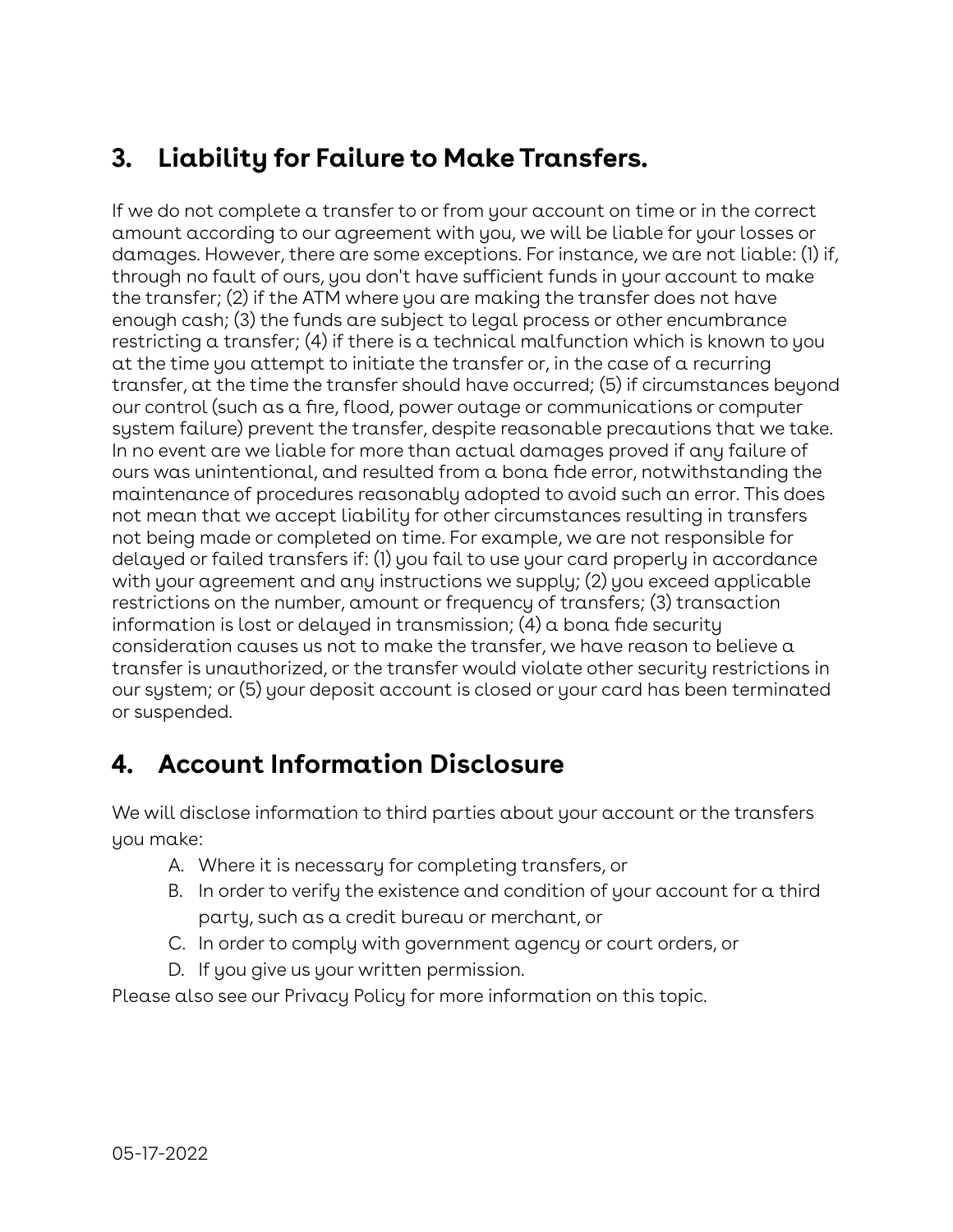### **5. Liability for Unauthorized Use.**

- A. Tell us AT ONCE if you believe your card has been lost or stolen. Telephoning is the best way of keeping your possible losses down. You could lose all the money in your account. If you tell us within two (2) business days after you learn of the loss or theft of your card, you can lose no more than \$50 if someone used your card without your permission. If you do NOT tell us within two (2) business days after you learn of the loss or theft of your card, and we can prove we could have stopped someone from using your card without your permission if you had told us, you could lose as much as \$500.
- B. Special Rule for Visa Debit Card Transactions: Your Liability will not exceed zero dollars (\$0.00) for unauthorized use of your Visa Debit Card with the Visa logo when it is used at a point of sale. Tell us at once if you believe your card has been lost or stolen or used for unauthorized transactions. We may require you to provide a written statement regarding these matters. With respect to unauthorized transactions, these limits may be exceeded to the extent allowed under applicable law (see the preceding paragraph) only if we determine that you were grossly negligent or fraudulent with the handling of your account or Visa Card. This special rule does not apply to Visa commercial cards or to PIN transactions not processed by Visa.
- C. Visa is a registered trademark of Visa International.
- D. Also, if your statement shows transfers that you did not make, including those made by card, code or other means, tell us at once. If you do not tell us within sixty (60) days after the statement was mailed to you, you may not get back any money you lost after the 60 days if we can prove that we could have stopped someone from taking the money if you had told us in time. If a good reason (such as a long trip or hospital stay) kept you from telling us, we will extend the time periods.
- E. If you believe your card has been lost or stolen or someone has transferred or may transfer money from your account without your permission, call us at [800-733-4015,](tel:800-733-4015) or write us at: First National Bank of Omaha, 1620 Dodge Street Stop 3221, Omaha, NE 68197-3095. For purposes of these disclosures, our business days include every day other than a Saturday, Sunday or federal holiday.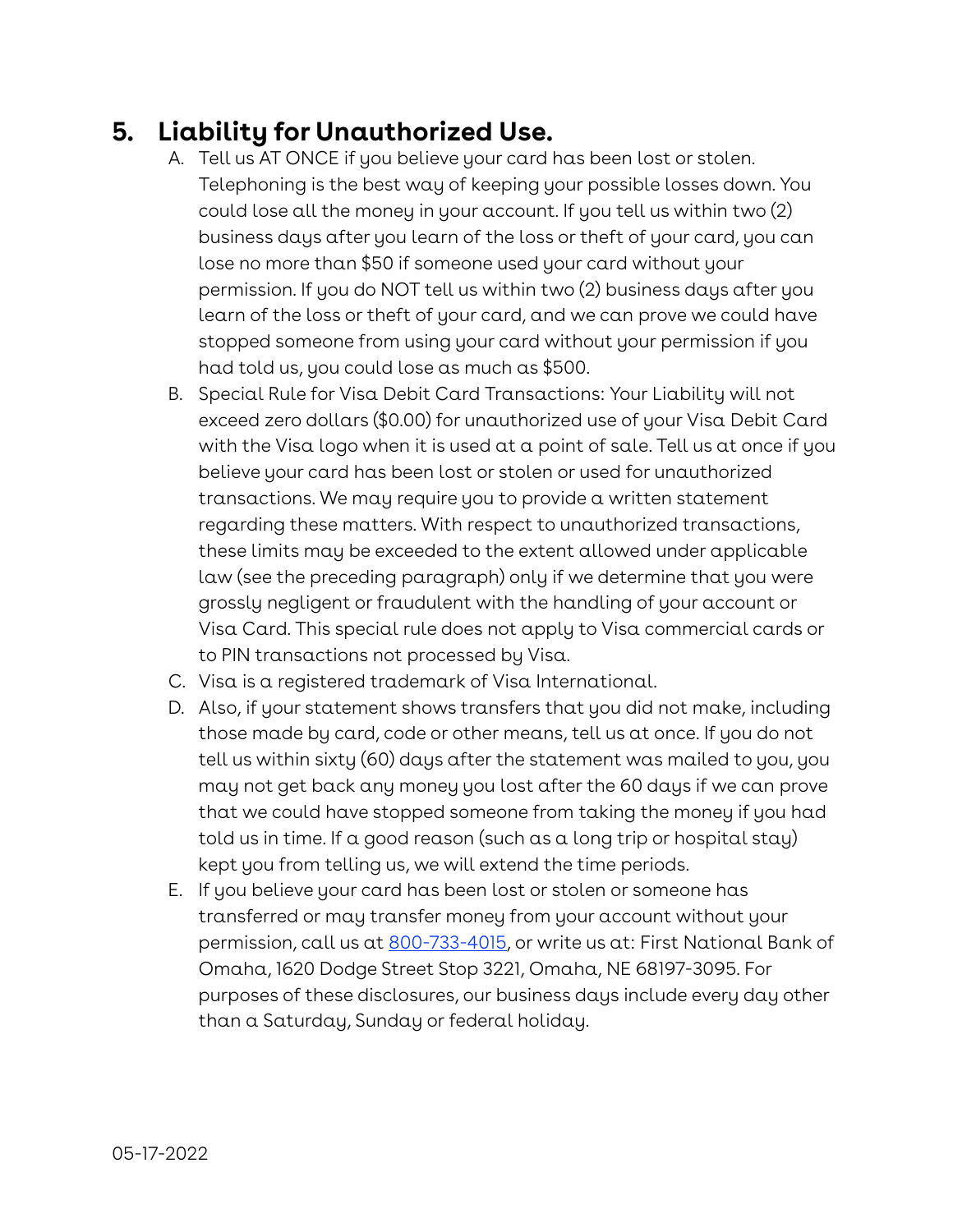#### **7. Miscellaneous**

- A. These terms and conditions are in addition to and not in lieu of the terms and conditions governing your deposit account(s) with us.
- B. We may at any time, with or without cause and without advance notice, terminate and/or temporarily or permanently suspend your card privileges.
- C. IMPORTANT NOTICE REGARDING CHANGES IN TERMS: We may unilaterally change the terms governing your card at any time. This includes modifications, deletions and the addition of new provisions, including non-financial provisions (for example, we may add provisions relating to our enforcement rights or the resolution of claims and disputes). If we make changes, we will send you a written notice, if required by law. Unless we explain otherwise in a change in terms notice you receive, the following rules will apply: (1) changes will be automatically effective on the date we specify and without the necessity of any further assent on your part; (2) use of your card is not necessary for a change in terms to be effective (but we may consider your use as confirmation that you agree to all announced changes); and (3) if you disagree with a change you should stop using your card or close your account.
- D. We may, from time to time on a consistent or inconsistent basis, take (or refrain from taking) certain actions that benefit you but that are not required by these terms and conditions or applicable law. Any such course of dealing or course of performance shall not be considered to add to our legal obligations to you. We may discontinue any such course of dealing or course of performance at any time without prior written notice.
- E. The interpretation and enforcement of these terms and conditions shall be governed by FEDERAL law and to the extent state law applies, NEBRASKA law, regardless of conflict of law principles. If there is any conflict between any of these terms and conditions and applicable law, these terms and conditions will be considered changed to the extent necessary to comply with the law.
- F. Any claim, dispute or controversy that arises from or in any way relates to your card shall be governed by and resolved in accordance with the provisions of your deposit account terms and conditions, including, but not limited to, the provisions governing "Claims" and Arbitration.